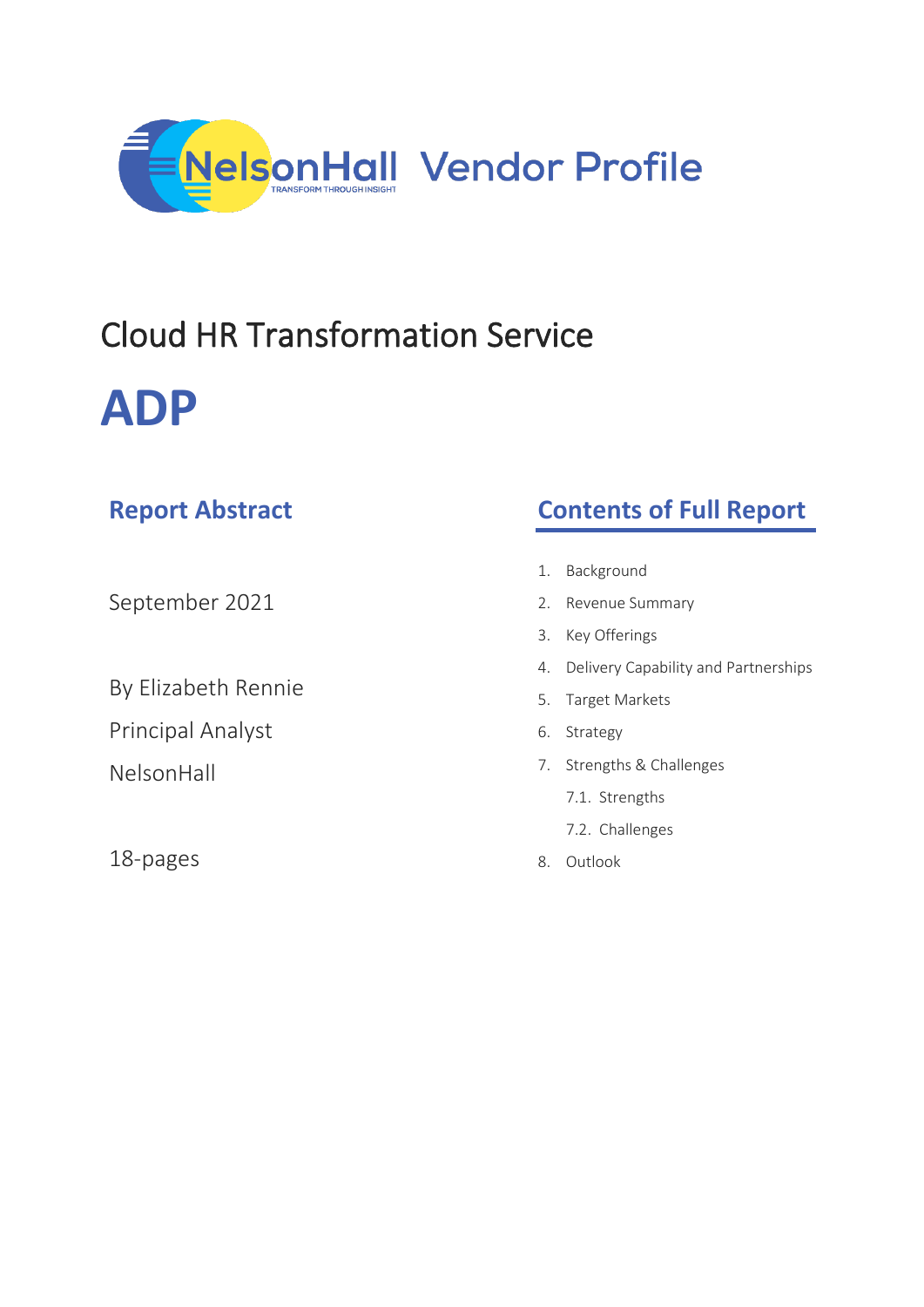

## **Who is This Vendor Assessment For?**

NelsonHall's Cloud HR Transformation Services profile on ADP is a comprehensive assessment of ADP offerings and capabilities, designed for:

- Sourcing managers monitoring the capabilities of existing suppliers of Cloud HR Transformation Services and identifying vendor suitability for security services RFPs
- Vendor marketing, sales, and business managers looking to benchmark themselves against their peers
- Financial analysts and investors specializing in the Cloud HR Transformation Services sector.

# **Key Findings & Highlights**

This NelsonHall vendor assessment analyzes ADP's offerings and capabilities in Cloud HR Transformation Services.

ADP is primarily known for its payroll capability. It pays ~23m employees in the U.S. and 38 million employees globally, and its origins are in delivering payroll services since its inception in 1949. However, to increase the strategic value of its products and services to clients, over the last five years, ADP made strategic investments in developing its HCM platforms and Cloud HR Transformation Services that support these platforms. ADP's Cloud HR Transformation Services are offered to U.S. and Canadian organizations where ADP proprietary software is selected. All of ADP's HR service offerings are based on cloud platforms.

# **Scope of the Report**

The report provides a comprehensive and objective analysis of ADP's Cloud HR Transformation Services offerings and capabilities, and market and financial strengths, including:

- Identification of the company's strategy, emphasis, and new developments
- Analysis of the company's strengths, weaknesses, and outlook
- Revenue estimates
- Analysis of the profile of the company's customer base including the company's targeting strategy and examples of current contracts
- Analysis of the company's offerings and key service components
- Analysis of the company's delivery organization including the location of delivery locations.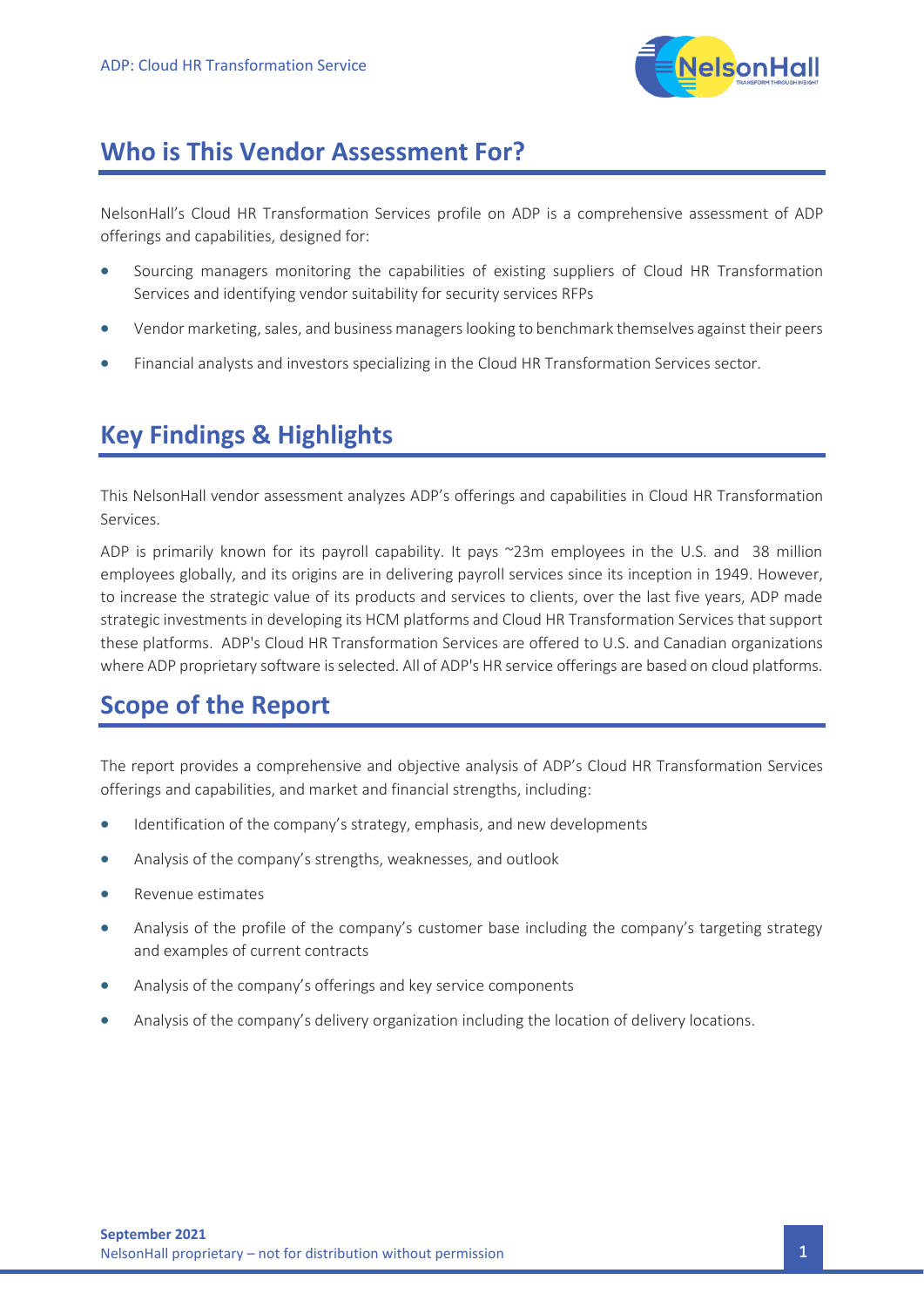

# **Cloud HR Transformation Service Assessments**

# also Available for:

Alight Solutions Capgemini Capita Conduent Neeyamo OneSource Virtual Ramco Systems SD Works Zalaris